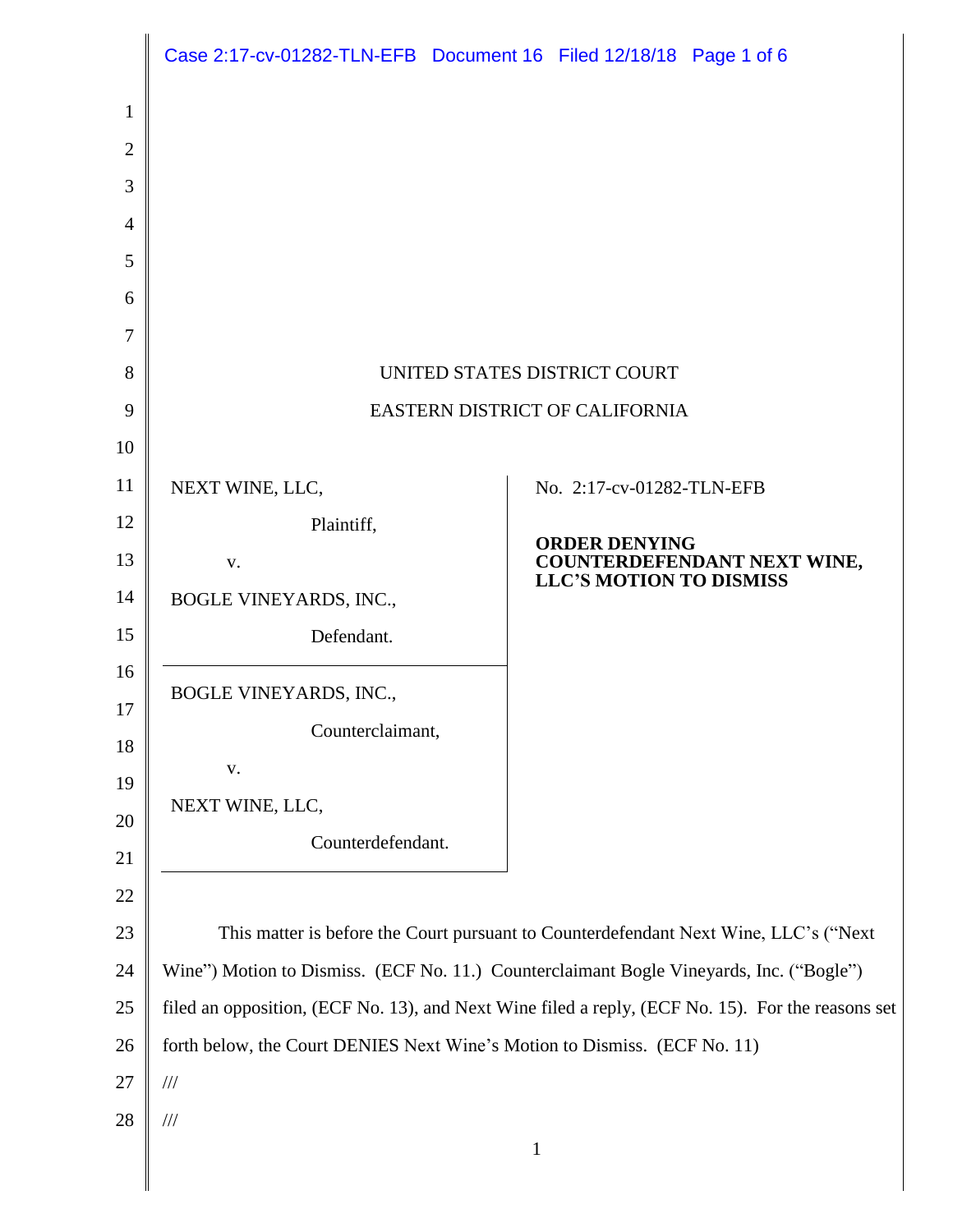1

## **I. FACTUAL AND PROCEDURAL BACKGROUND**

2 3 4 5 6 7 8 On June 22, 2017, Next Wine filed a complaint against Bogle seeking a declaratory judgment of non-infringement of Bogle's trademark. (ECF No. 1.) On July 18, 2017, Bogle filed an answer, as well as the following counterclaims: (1) Trademark Infringement; (2) False Designation of Origin; (3) Unfair Competition; (4) Restitution for Unjust Enrichment; and (5) Cancellation of Registered Trademarks. (ECF No. 8.) Next Wine now moves to dismiss all of Bogle's counterclaims on the basis that they are precluded under prosecution history estoppel. (ECF No. 11.)

9 10 11 12 13 14 15 16 17 18 19 20 21 Bogle's counterclaims allege the following. Bogle is a family-owned business that has been growing grapes in the Clarksburg, California area since 1968. (ECF No. 8 ¶ 7.) In April 2012, Bogle began selling a premium red blend table wine under the trademark ESSENTIAL RED. (ECF No. 8 ¶ 10.) While Bogle's main label features the Bogle trademark and logo, consumers differentiate between various Bogle wines by the secondary ESSENTIAL RED trademark. (ECF No. 8 ¶ 10.) Consumers who are looking for a red blend will purchase ESSENTIAL RED based on the trademark on the label. (ECF No. 8 ¶ 10.) Since 2012, Bogle has sold over 14 million bottles of ESSENTIAL RED wine, which is distributed in all fifty states and is sold at the winery, in wine shops, in restaurants, over the internet, in other licensed retail outlets, and at chain retailers such as Total Wines, Costco, Safeway, Kroger, and Whole Foods. (ECF No. 8 ¶¶ 11–12.) Through extensive promotional and sales efforts, Bogle has developed an extensive amount of goodwill in the ESSENTIAL RED brand and it has become an extremely valuable asset to Bogle. (ECF No. 8 ¶ 14.)

22 23 24 25 26 27 28 Next Wine is a "virtual winery" that contracts with third parties to make and distribute wine bearing its trademarks. (ECF No. 8  $\P$  20.) In 2012, Next Wine developed a brand name for a wine, MY ESSENTIAL, to use on a California red blend wine. (ECF No. 8 ¶ 21.) On information and belief, Next Wine sells its wine at retail outlets and certain chain retailers, such as Whole Foods. (ECF No. 8 ¶ 21.) In 2012, Next Wine retained a law firm to file a trademark application for MY ESSENTIAL. (ECF No. 8 ¶ 22.) On information and belief, that firm did a trademark search prior to filing the application, which disclosed Bogle's ESSENTIAL RED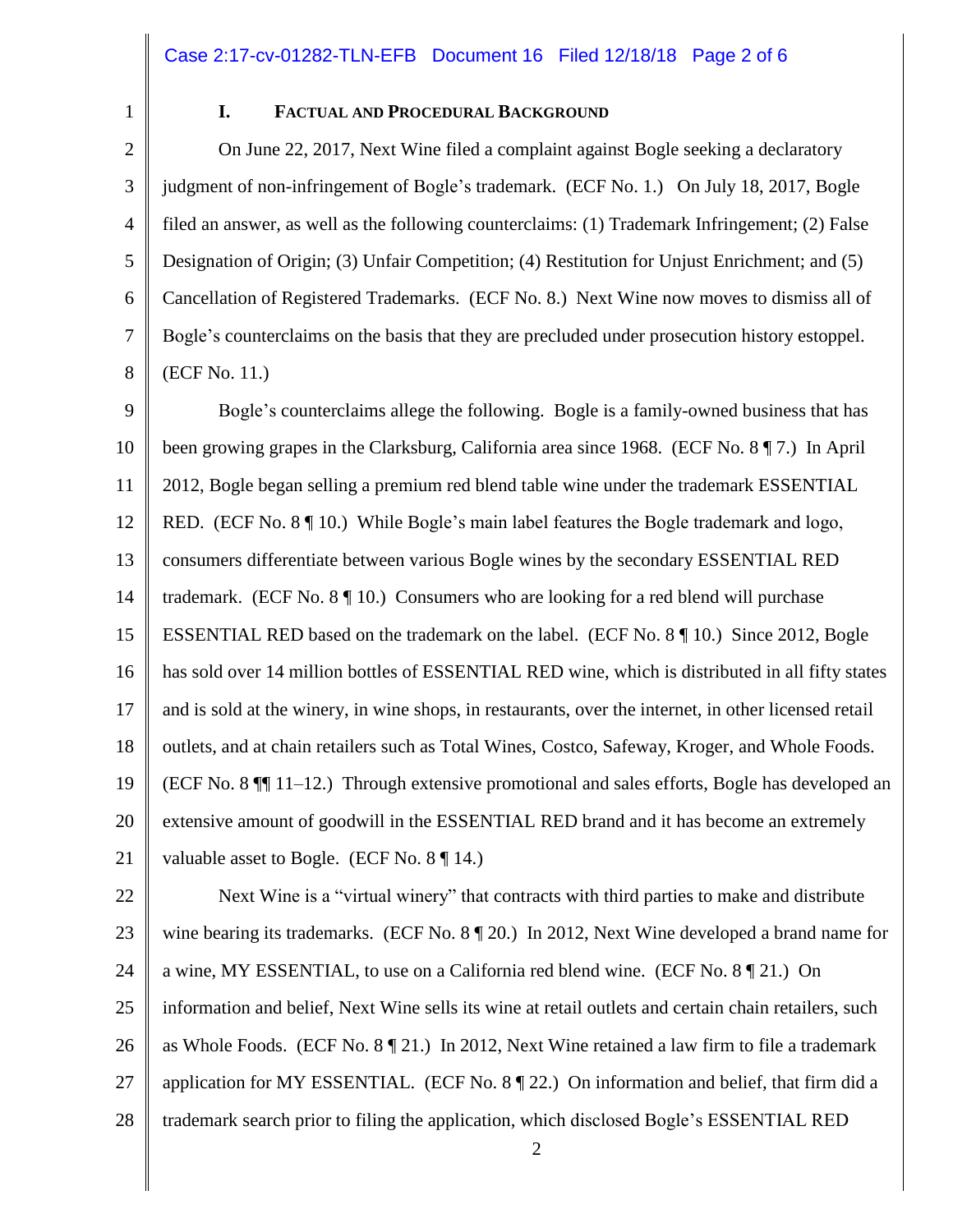#### Case 2:17-cv-01282-TLN-EFB Document 16 Filed 12/18/18 Page 3 of 6

1 2 3 4 5 6 7 8 9 10 11 12 13 14 15 16 17 18 19 20 21 22 23 trademark. (ECF No. 8 ¶ 22.) Nevertheless, on June 12, 2012, Next Wine filed a trademark application for MY ESSENTIAL. (ECF No. 8 ¶ 22.) The Statement of Use filed for that application claims a first use date of January 10, 2013. (ECF No. 8 ¶ 22.) In addition to obtaining a trademark registration for MY ESSENTIAL (No. 4,499,104), Next Wine has also obtained trademark registrations for MY ESSENTIAL RED (No. 4,325,914), MY ESSENTIAL ROSÉ (No. 4,552,519), and MY ESSENTIAL CABERNET (No. 4,718,110). (ECF No. 8 ¶¶ 22– 23.) Next Wine has pending trademark applications for MY ESSENTIALWHITE (No. 87/140,357), MY ESSENTIAL PINOT NOIR (No. 87/272,060), and MY ESSENTIAL SAUVIGNON BLANC (No. 87/432,248). (ECF No. 8 ¶ 23.) On August 1, 2013, Bogle filed an application with the United States Patent and Trademark Office ("USPTO") to register the ESSENTIAL RED trademark. (ECF No. 8 ¶ 16.) However, the USPTO refused to register Bogle's mark because of Next Wine's prior registrations of MY ESSENTIAL and MY ESSENTIAL ROSÉ. (ECF No. 8 ¶ 16.) According to Next Wine, Bogle responded to the USPTO's refusal to register its mark "by primarily arguing that ESSENTIAL RED was not likely to cause confusion with Next Wine's MY ESSENTIAL RED." (ECF No. 11 at 3.) However, Bogle then petitioned the Trademark Trial and Appeal Board ("TTAB") to cancel Next Wine's registrations. (ECF No.  $8 \parallel 24$ .) Bogle now maintains that it has priority and that there is a likelihood of confusion between the marks. (ECF No. 8 ¶¶ 27–28.) Next Wine requested two extensions to answer the petition in an effort to reach a settlement. (ECF No. 8 ¶ 24.) Before the expiration of the extension period, Next Wine filed the instant declaratory relief action and a motion to suspend the TTAB proceedings pending the outcome of the instant litigation. (ECF No.  $8 \sqrt{\frac{24}{12}}$ ) The motion to suspend the TTAB proceedings was granted. (ECF No.  $8 \sqrt{9}$  24.)

24

#### **II. STANDARD OF LAW**

25 26 27 28 A motion to dismiss for failure to state a claim under Rule 12(b)(6) tests the legal sufficiency of a complaint. *Navarro v. Block*, 250 F.3d 729, 732 (9th Cir. 2001). Rule 8(a) requires that a pleading contain "a short and plain statement of the claim showing that the pleader is entitled to relief." *See Ashcroft v. Iqbal*, 556 U.S. 662, 678–79 (2009). Under notice pleading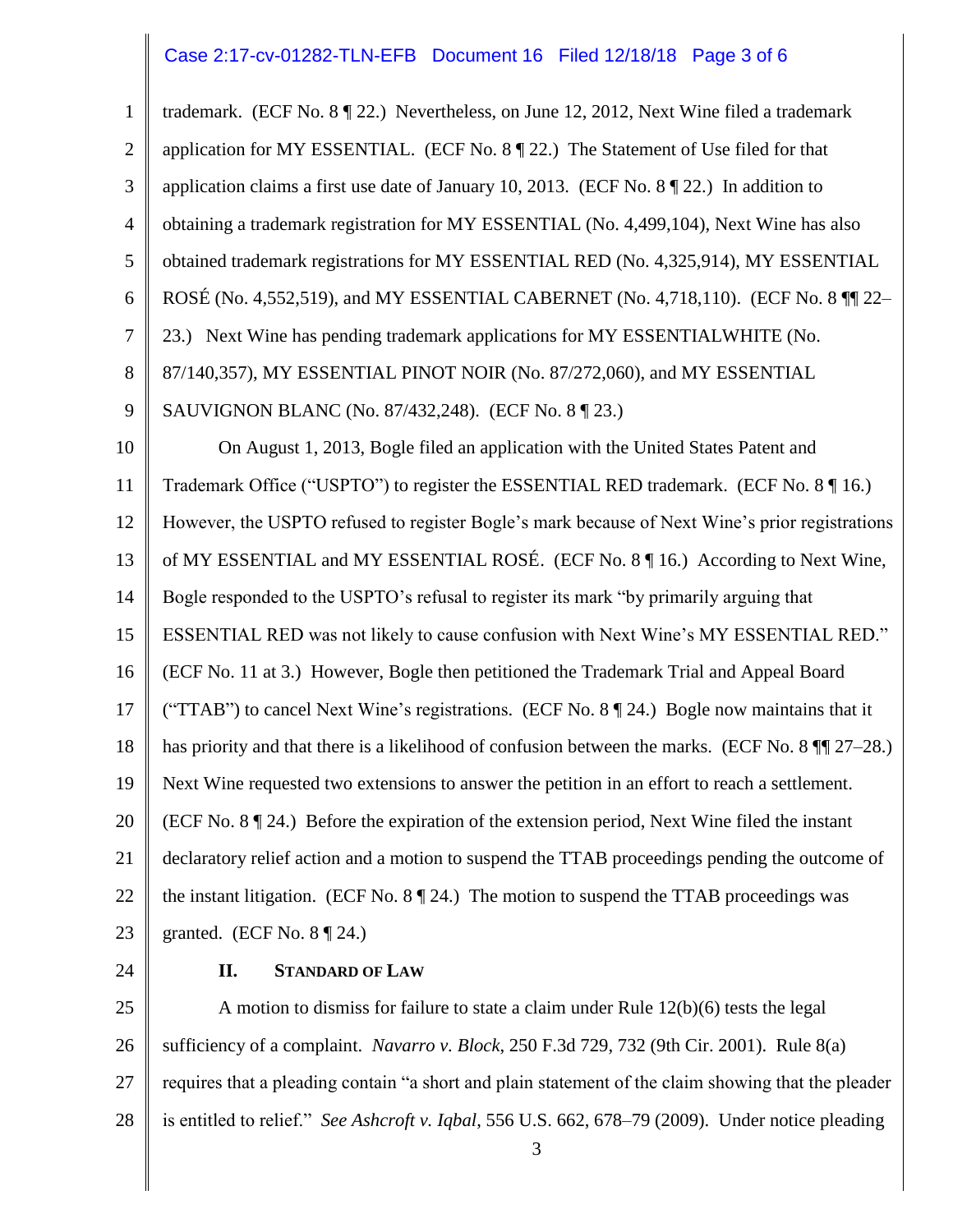### Case 2:17-cv-01282-TLN-EFB Document 16 Filed 12/18/18 Page 4 of 6

1 2 3 4 5 in federal court, the complaint must "give the defendant fair notice of what the . . . claim is and the grounds upon which it rests." *Bell Atlantic v. Twombly*, 550 U.S. 544, 555 (2007). "This simplified notice pleading standard relies on liberal discovery rules and summary judgment motions to define disputed facts and issues and to dispose of unmeritorious claims." *Swierkiewicz v. Sorema N.A.*, 534 U.S. 506, 512 (2002).

6 7 8 9 10 11 12 13 14 On a motion to dismiss, the factual allegations of the complaint must be accepted as true. *Cruz v. Beto*, 405 U.S. 319, 322 (1972). A court is bound to give plaintiff the benefit of every reasonable inference to be drawn from the "well-pleaded" allegations of the complaint. *Retail Clerks Int'l Ass'n v. Schermerhorn*, 373 U.S. 746, 753 n.6 (1963). A plaintiff need not allege "'specific facts' beyond those necessary to state his claim and the grounds showing entitlement to relief." *Twombly*, 550 U.S. at 570. "A claim has facial plausibility when the plaintiff pleads factual content that allows the court to draw the reasonable inference that the defendant is liable for the misconduct alleged." *Iqbal*, 556 U.S. at 678 (citing *Twombly*, 550 U.S. 544, 556 (2007)).

15 16 17 18 19 20 21 22 23 24 25 Nevertheless, a court "need not assume the truth of legal conclusions cast in the form of factual allegations." *United States ex rel. Chunie v. RingrosHee*, 788 F.2d 638, 643 n.2 (9th Cir. 1986). While Rule 8(a) does not require detailed factual allegations, "it demands more than an unadorned, the defendant-unlawfully-harmed-me accusation." *Iqbal*, 556 U.S. at 678. A pleading is insufficient if it offers mere "labels and conclusions" or "a formulaic recitation of the elements of a cause of action." *Twombly*, 550 U.S. at 555; *see also Iqbal*, 556 U.S. at 678 ("Threadbare recitals of the elements of a cause of action, supported by mere conclusory statements, do not suffice."). Moreover, it is inappropriate to assume that the plaintiff "can prove facts that it has not alleged or that the defendants have violated the . . . laws in ways that have not been alleged." *Associated Gen. Contractors of Cal., Inc. v. Cal. State Council of Carpenters*, 459 U.S. 519, 526 (1983).

26 27 28 Ultimately, a court may not dismiss a complaint in which the plaintiff has alleged "enough facts to state a claim to relief that is plausible on its face." *Iqbal*, 556 U.S. at 697 (quoting *Twombly*, 550 U.S. at 570). Only where a plaintiff fails to "nudge[] [his or her] claims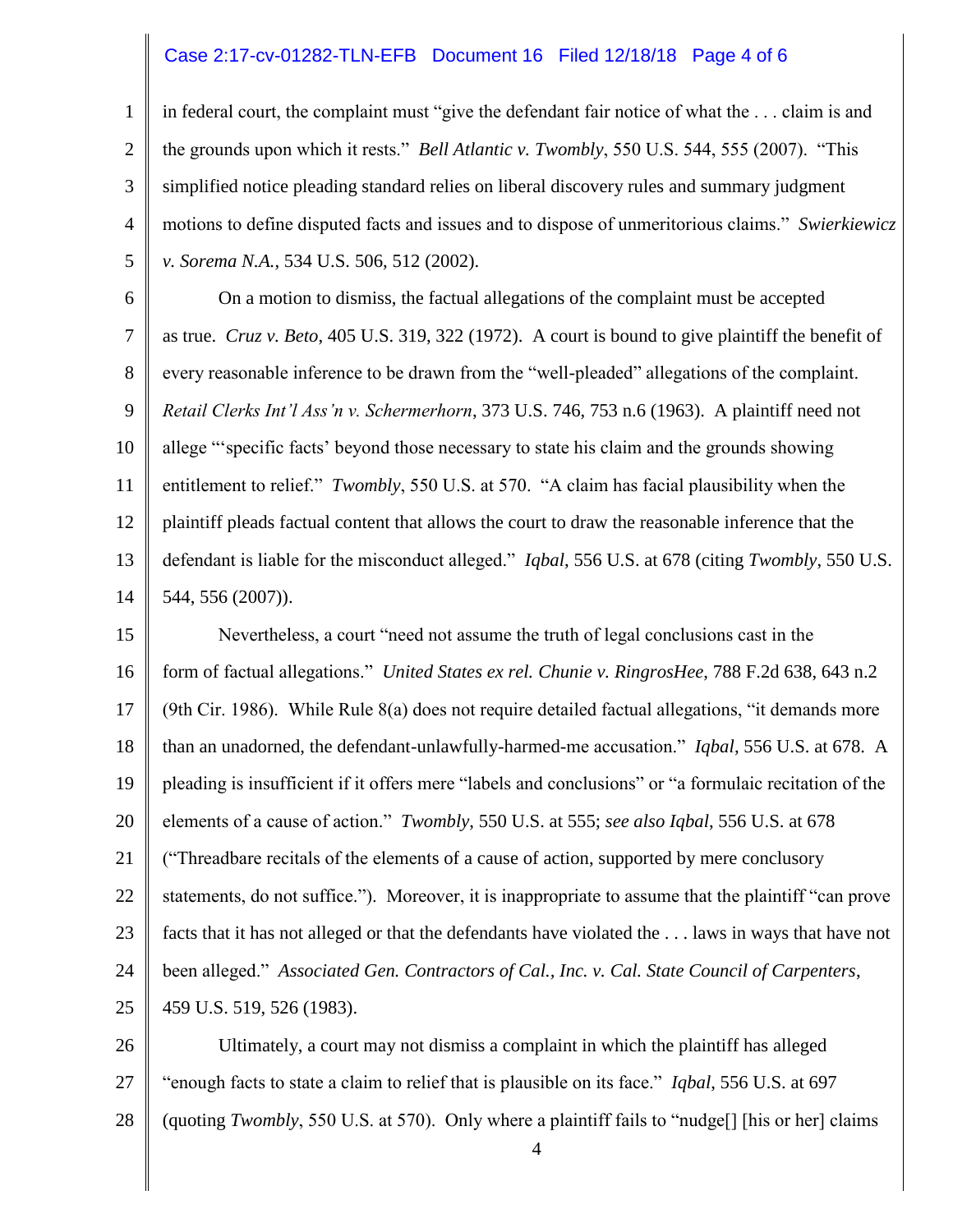#### Case 2:17-cv-01282-TLN-EFB Document 16 Filed 12/18/18 Page 5 of 6

1 2 3 4 5 . . . across the line from conceivable to plausible," is the complaint properly dismissed. *Id.* at 680. While the plausibility requirement is not akin to a probability requirement, it demands more than "a sheer possibility that a defendant has acted unlawfully." *Id.* at 678. This plausibility inquiry is "a context-specific task that requires the reviewing court to draw on its judicial experience and common sense." *Id.* at 679.

6 7 8 9 10 11 12 13 14 15 If a complaint fails to state a plausible claim, "[a] district court should grant leave to amend even if no request to amend the pleading was made, unless it determines that the pleading could not possibly be cured by the allegation of other facts." *Lopez v. Smith*, 203 F.3d 1122, 1130 (9th Cir. 2000) (en banc) (quoting *Doe v. United States*, 58 F.3d 484, 497 (9th Cir. 1995)); *see also Gardner v. Marino*, 563 F.3d 981, 990 (9th Cir. 2009) (finding no abuse of discretion in denying leave to amend when amendment would be futile). Although a district court should freely give leave to amend when justice so requires under Rule  $15(a)(2)$ , "the court's discretion to deny such leave is 'particularly broad' where the plaintiff has previously amended its complaint." *Ecological Rights Found. v. Pac. Gas & Elec. Co.*, 713 F.3d 502, 520 (9th Cir. 2013) (quoting *Miller v. Yokohama Tire Corp.*, 358 F.3d 616, 622 (9th Cir. 2004)).

16

#### **III. ANALYSIS**

17 18 19 20 21 22 23 24 Next Wine argues Bogle's counterclaims should be dismissed under the theory of prosecution history estoppel. (ECF No. 11 at 5.) Specifically, Next Wine asserts that when Bogle was attempting to secure a trademark with the USPTO, Bogle argued that ESSENTIAL RED was not likely to cause confusion with Next Wine's MY ESSENTIAL RED. (ECF No. 11 at 3.) Therefore, Next Wine maintains that Bogle is now barred from claiming that MY ESSENTIAL RED is likely to cause confusion with ESSENTIAL RED. (ECF No. 11 at 5–7.) Bogle responds that prosecution history estoppel only applies to patent claims, not trademark infringement claims. (ECF No. 13 at 3–6.)

25 26 27 28 The Court agrees with Bogle. Next Wine "fails to point to any legal authority that prosecution history estoppel—a rule of patent jurisprudence[]—has any application in a trademark dispute." *Davis v. Lost Int'l LLC*, No. CV 12-8002 GAF (MANx), 2013 U.S. Dist. LEXIS 199179, at \*14 (C.D. Cal. Apr. 8, 2013). Rather, the case law cited by Next Wine